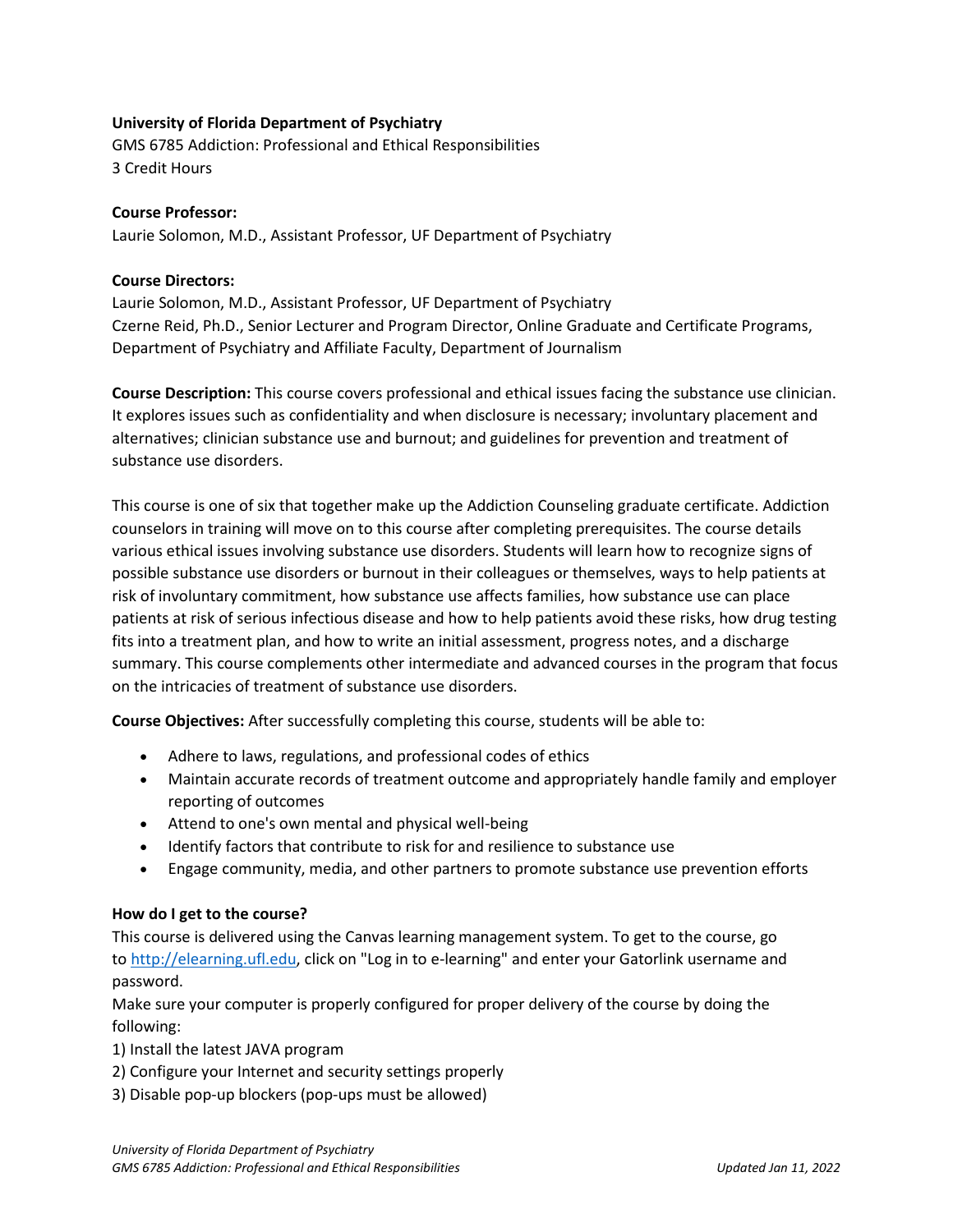4) Download the Cisco AnyConnect VPN client to allow you to get to restricted-access reading materials (instructions below)

Email academic assistant, Taylor Greene, using the mail tool in Canvas or directly at [tgreene740@ufl.edu](mailto:tgreene740@ufl.edu) for help with making sure your computer is configured properly. Improper configuration may result in problems such as not being able to view videos, click links and/or readings, or submit assignments. Only work submitted through the website will be accepted. **Please do not email or call the instructor about tech support issues**.

## **Who should I contact?**

Please review this section carefully so you can direct your question or comment to the appropriate person:

**Grading, assignments, due dates, course content:** Contact your instructor if you have questions about grading, assignments and course content. Do not post questions or comments about grading or due dates in the discussion assignments for various modules. Do not contact the instructor about tech support. Use the email tool within Canvas to contact the instructor. Click on the "Inbox" tool at the left of the screen to get to the email function.

**Tech support:** If you are having technical difficulties *related to this course*, such as not being able to click on a link or view a video or reading, please do not contact the instructor. Instead, send an email to academic assistant, Taylor Greene, using the mail tool in Canvas or directly at [tgreene740@ufl.edu](mailto:tgreene740@ufl.edu) with the subject line "ASD Online Program." If, on the other hand, you are having *general* technical issues such as not being able to log into your UF account or e-learning, or not being able to download and configure VPN, please contact the UF Help Desk at [helpdesk@ufl.edu](mailto:helpdesk@ufl.edu) or 352-392-HELP (4357). **Do not email the instructor for tech support.** If your tech issues don't seem like they will be resolved before the due date of an assignment, please inform the instructor before the deadline passes.

**Course communication:** Be sure to check your UF email account frequently (log in with your Gatorlink credentials at [http://www.mail.ufl.edu/](http://www.mail.ufl.edu/)) for class messages, updates and announcements. Configure your settings within Canvas to make sure that class messages are being delivered to your email account. To do so, in Canvas click on the "Account" tool on the left of the page, then go into "Settings" and "Notifications" and select the appropriate options to ensure that you receive class correspondence in a timely manner. **Make sure that you put "notifications@instructure.com**" on your email address book or safe-sender list, so your messages do not end up in the trash. Course emails will say the sender is "Canvas Message Center <Notifications@instructure.com>"

**Syllabus changes:** Students will be notified if there are major changes to the syllabus.

**Requesting a Gator 1 UF ID card:** UF degree-seeking distance students may request a UF ID card. For details:<https://www.bsd.ufl.edu/g1c/idcard/distance.asp>

**Course disclaimer:** This course (including all materials, ideas, research or clinical observations written or electronically conveyed) is for educational purposes only. The course does not substitute for and does not provide clinical or treatment recommendations or endorsements for the treatment of any individual person's condition. This course is simply a survey course whose intent is to familiarize the student with a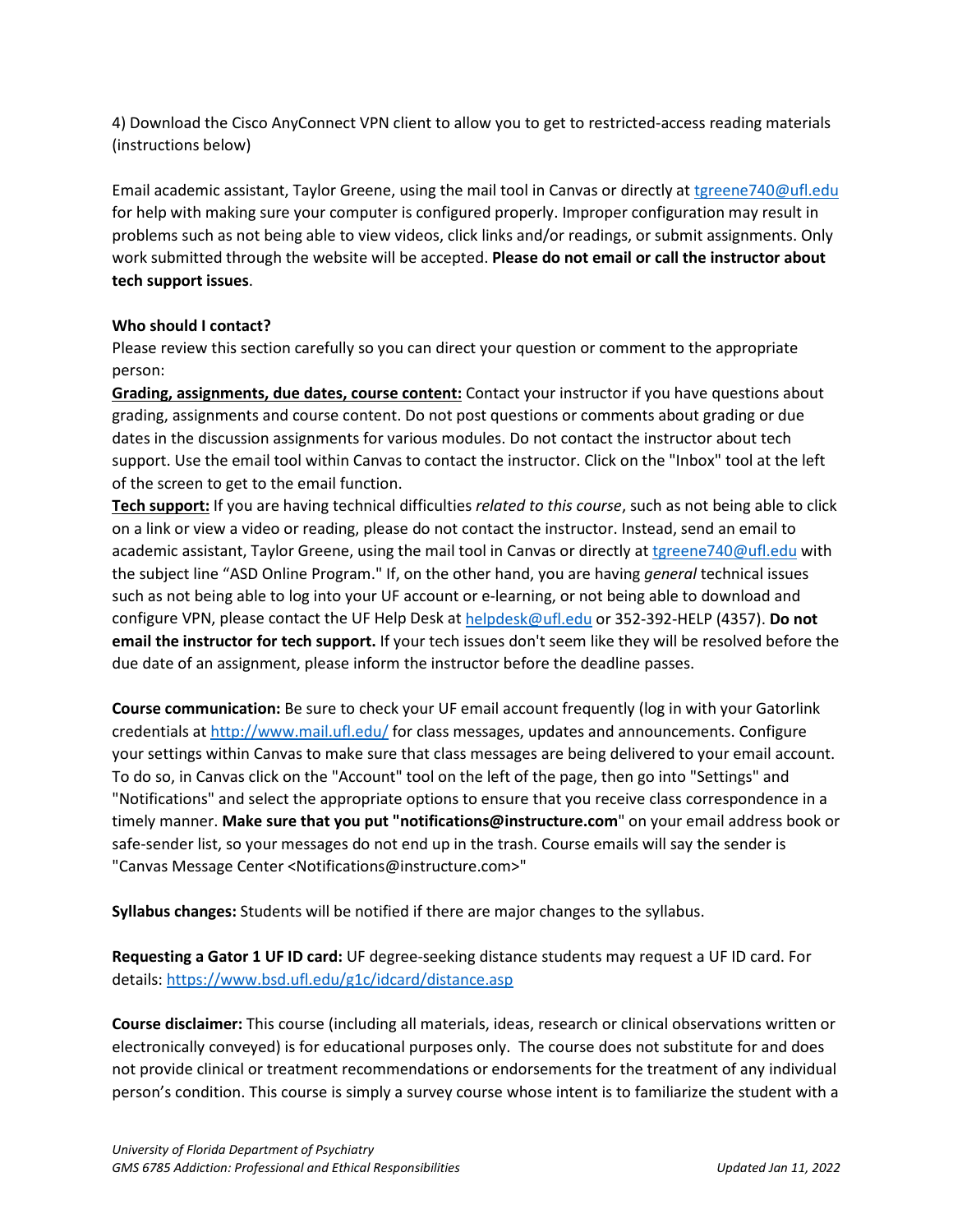wide variety of material relevant to the area of study and course participants should not use any of the course material as a basis for diagnosis or treatment of themselves or others. Any clinical intervention or treatment that the course participant elects to take is the sole responsibility of the course participant. Such clinically relevant decisions should always be discussed with the course participant's physician and/or other health care providers and the consequences of any action taken are the responsibility of the course participant and his or her treating provider.

**Educational philosophy:** The Department of Psychiatry aims to provide students with a learning environment that is current, interactive and supportive. The online nature of the course provides students with flexibility for listening to lectures, participating in class discussions and submitting assignments. The class can be completed without your ever setting foot on the University of Florida campus or even leaving home. With this freedom comes responsibility and expectations. This course is accredited for 3 UF credits and as a result, it requires at least 3 hours per week in direct "contact," as well as 6 additional hours to complete assignments and course-related research. Due to the online nature of the course, the contact hours have been replaced with online lectures and readings. Typically, a 3-credit hour course requires up to 9 hours per week of work. Students are asked to be on the lookout for course announcements and emails, and to keep account of all due dates.

**Overview of Course Content:** The course is divided into 15 modules. Each lesson introduces and overviews a major issue in the field. A typical module consists of:

- a video lecture
- required readings
- a short quiz
- one or two web post assignments, requiring a 250-word short answer (or a list of items, as indicated)
- two 100-word web posts to respond to or comment on classmates; web posts

**Assignment due dates and times:** Unless otherwise noted, all quizzes, web posts and essay assignments are due on the dates specified, on Mondays at 9 a.m. Eastern.

#### **Point breakdown:**

| Assignment      | Points each                                                  | Subtotal      |
|-----------------|--------------------------------------------------------------|---------------|
| Quizzes (5)     | 4 quiz x 10 pts each + 1 quiz x 20<br>pts                    | 60            |
| Web posts (16)  | 15 discussions x 40 pts each, 1<br>discussions x 20 pts each | 610           |
| Assignments (9) | 40 pts each                                                  | 360           |
| <b>Total</b>    |                                                              | $ 1,030 $ pts |

Note that if you do not submit an assignment you will get a grade of zero for that assignment.

**\*\*Students must earn a B or higher in each course taken, to advance to the remaining courses in the certificate. Students who earn a grade lower than a B in a course must retake that course to continue in the program.**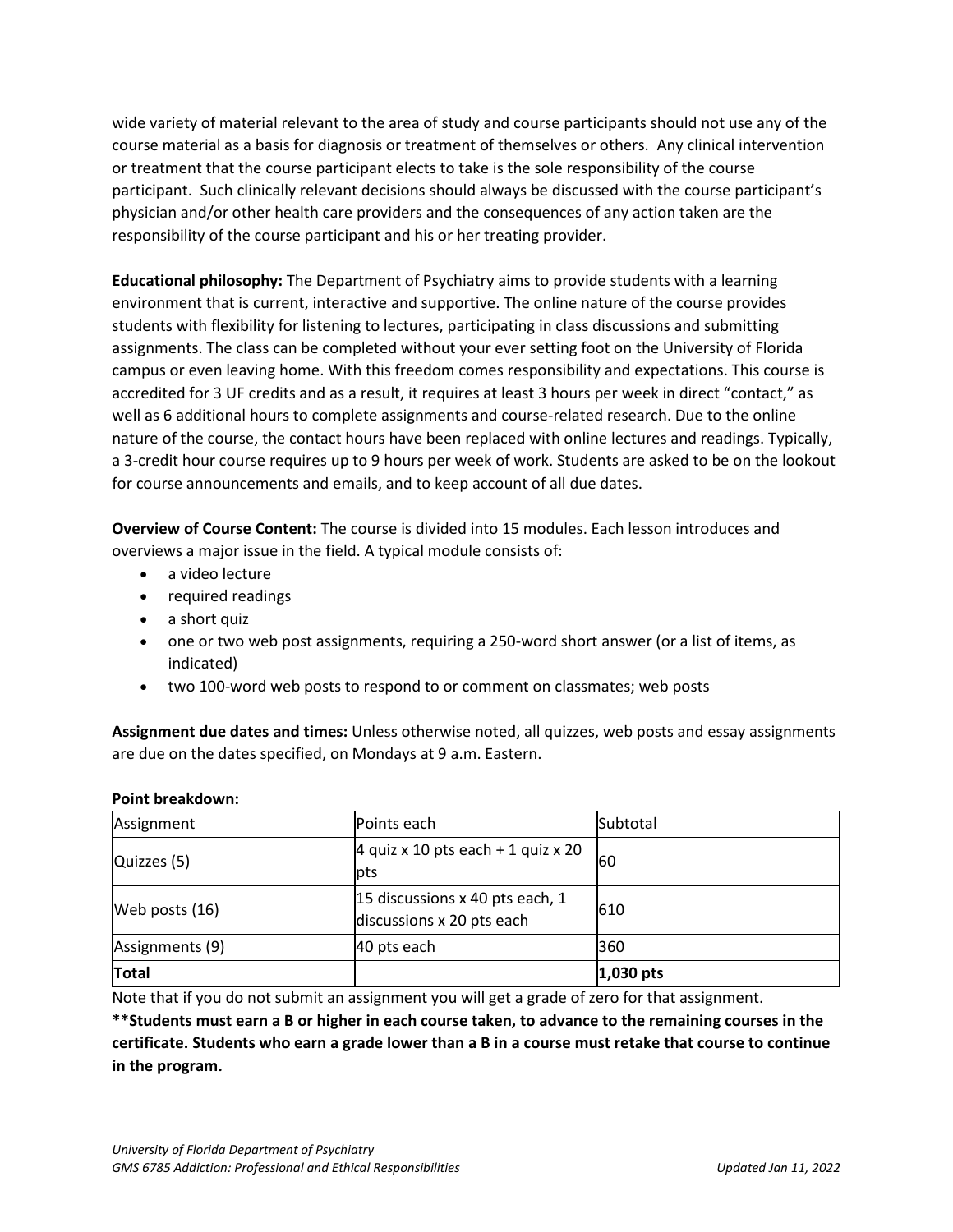| $A \geq 93\%$ | IA-90-92% | B+87-89%  | <b>B</b> 83-86% | B-80-82%       | $IC+ 77-79\%$    |
|---------------|-----------|-----------|-----------------|----------------|------------------|
| C 73-76%      | IC-70-72% | $D+67-69$ | $ D 63 - 66%$   | $D - 60 - 62%$ | $3 < 60\%$<br>ΙE |

**Grading Scale:** Final Grades are determined as follows, and will be posted in "Grades" in Canvas.

View the current UF Grading Policy at

https://catalog.ufl.edu/ugrad/current/regulations/info/grades.aspx.)

**Accommodations for Students with Disabilities:** Students requesting accommodations must first register with the Dean of Students Office. The Dean of Students Office will provide documentation to the student, who must, in turn, provide that documentation to the course director when requesting an accommodation. Contact the Disability Resources Center, http://www.dso.ufl.edu/drc/, for information about available resources for students with disabilities.

**Viewing Video Lectures:** Links to lecture videos are provided on the to-do list for each lesson.

**Required Readings/Course Reserves:** Required readings, which may include journal articles, e-books, and other materials, are available via the UF library's Course Reserves management software Ares. To get to Ares, first be sure that you are securely connected via VPN (instructions below). Next, in Canvas, simply click on the "Course Reserves" tool on the left of the page. If prompted to do so, you will need to set up an account in Ares. Next, search for your courses by name, course code or instructor name, then select the green "Add Course" button to add the desired course to your account. Once you are in Course Reserves for a specific course, click on "View Item" next to the title of the item you want to retrieve. For more instructions on getting course materials via Ares, see

[http://cms.uflib.ufl.edu/accesssupport/howtostudents.](http://cms.uflib.ufl.edu/accesssupport/howtostudents) If you have technical difficulties with downloading files, email the academic assistant at tgreene740@ufl.edu before contacting the instructor or other course staff.

## **VPN: Important instructions for getting to the reading materials linked in the course**

Many of the links to the course readings are journal articles, books and other items held by the UF Libraries. To get to those materials you must first log into a secure connection called a VPN, which is short for virtual private network. Once you are logged into the UF VPN, go back into the course and click on the reading links. UF VPN installation instructions[: https://it.ufl.edu/ict/documentation/network](https://it.ufl.edu/ict/documentation/network-infrastructure/vpn/)[infrastructure/vpn/.](https://it.ufl.edu/ict/documentation/network-infrastructure/vpn/) For help, contact the UF Help Desk at (352) 392-4357.

**Borrowing from the UF Libraries:** Distance learners can borrow materials from the UF collection. They can also borrow from non-UF libraries using Interlibrary Loan (ILL). See the main UF Libraries site for distance learners at [http://guides.uflib.ufl.edu/distancelearners.](http://guides.uflib.ufl.edu/distancelearners)

**Opinion disclaimer:** Please note that sometimes professionals who appear in videos or authors of assigned readings may offer their opinions, perhaps even controversial ones. We wish to encourage open-minded thinking, evaluation, and critiquing in this course and so we also have web-posts where you may voice your opinions. However, it is important to recognize that the opinions expressed by others do not necessarily reflect those of the course instructors, teaching assistants, the Department of Psychiatry, the UF College of Medicine, or the University of Florida.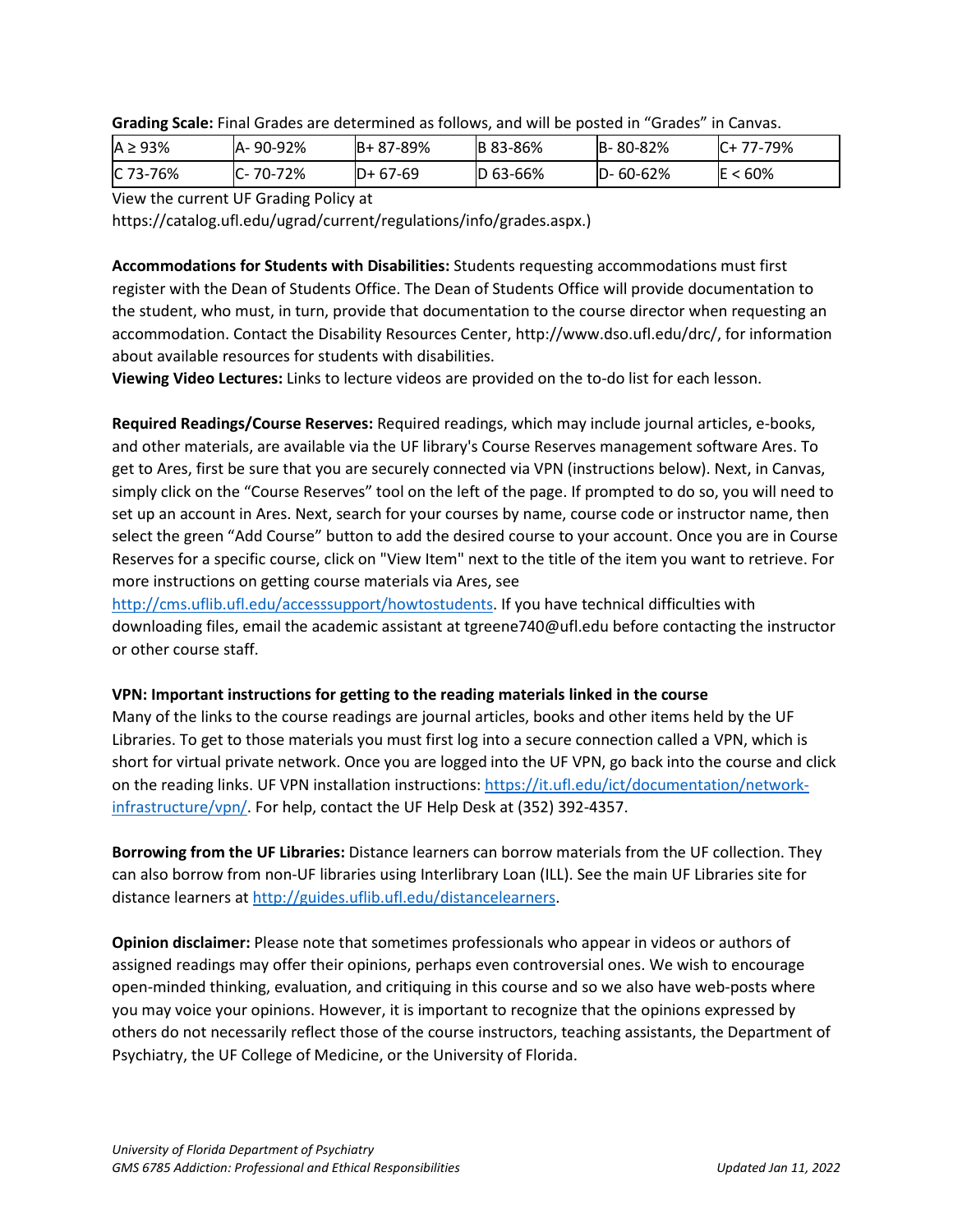**Class demeanor:** All students are expected to be courteous to each other and to instructors and course assistants in all their communications, including discussion posts. Students should not upload or duplicate copyrighted materials on online class discussion boards without express permission from the copyright holder.

# **Using, Citing, and Formatting References**

As you go through the course, you will consult with many different types of sources to obtain supporting data or information for points or arguments you make in discussions, essays and other assignments. You are required to cite your sources when you do the following (American Psychological Association [APA], 2009):

- 1. Refer to facts or quantitative data
- 2. Paraphrase another author's view point, idea, or theory
- 3. Quote an author directly

Your sources may include your online lecture notes from within Canvas, academic journals, print or online newspapers, magazines, books, videos, apps, blogs, podcasts, online discussion forums such as Reddit's AMA, or personal communication with an expert or other person. When citing references, in each case you are required to do six things:

- 1. Include the source of the information you are presenting
- 2. Cite the source within body of your discussion, essay or other text (this is known as in-text citation)
- 3. Paraphrase where necessary (see note on paraphrasing below)
- 4. Put language taken word-for-word from another source in quotation marks or block quotes
- 5. List your references at the bottom of your discussion, essay or other text
- 6. Format the references (both the in-text citation and the reference list) according to the required style convention.

There are several different style conventions (https://owl.english.purdue.edu/owl/resource/585/2/), including Chicago Style, often used in the humanities; Modern Language Association (MLA), used most commonly in the liberal arts and humanities; American Psychological Association (APA), used most commonly in social sciences; and others. In this course we will use the latest edition of American Psychological Association (APA) Style. To properly cite and format a reference, find as many details about the source as possible and carefully consider the following (Paiz et al., 2015):

**In-text citation:** Sources must be cited within the body of the text for any information or data presented in support of arguments or examples given. In-text citations go at the end of a sentence. They generally include the author's last name, followed by a comma, and the year of publication, all enclosed in parentheses, e.g. (Goldman, 2012), but there is some variation depending on the type of source and the number of authors.

**Paraphrasing:** If you are referencing ideas or information from another work and you feel the need to cite or quote the author in each and every line of your body of text, stop! Instead, you should paraphrase the work and include an in-text citation the first time the work is mentioned. Paraphrasing means synthesizing an author's original statements and then saying them in your own words (Purdue Online Writing Lab [OWL], 2014). Visit the Purdue

OWL (https://owl.english.purdue.edu/owl/resource/619/1/) for tips on effective paraphrasing.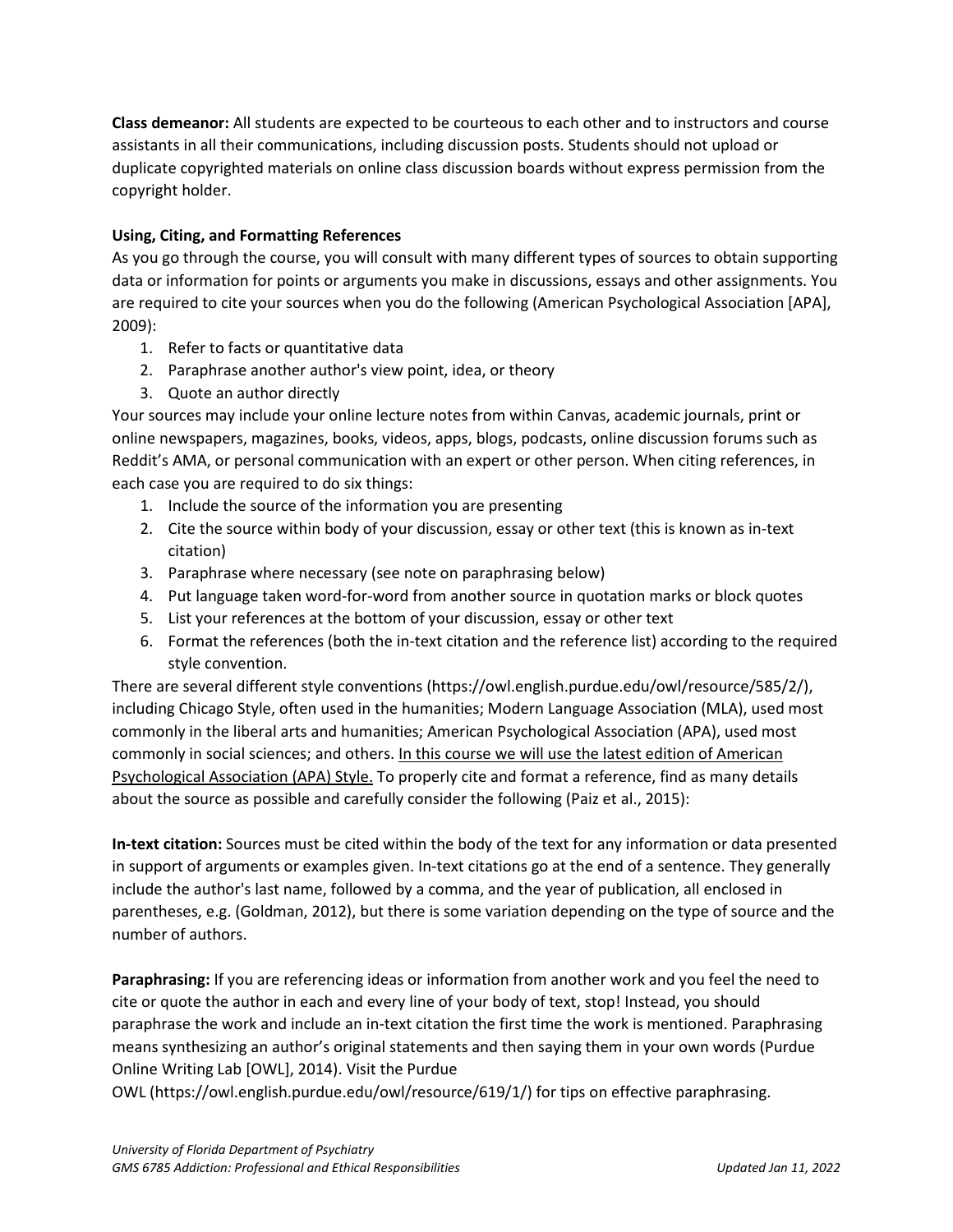**Quoting:** If you do have the need to take some language word-for-word from another source, put it in quotation marks or block quotes.

**Reference list:** This should be ordered alphabetically by the last name of the first person listed on the paper or other source material (APA, 2009).

**Formatting:** For instructions and detailed examples of how to format in-text citations and reference lists for a variety of source types, consult the References Style Guide provided in Module 1, the Publication Manual of the American Psychological Association excerpts in Course Reserves, and/or the Purdue OWL APA style guide (https://owl.english.purdue.edu/owl/resource/560/1/). You may also contact the UF reference librarian for assistance (see the library resources section in your course syllabus). For additional help you may also create an account with a reference management system such as [EndNote.](https://guides.uflib.ufl.edu/endnote) Note that if you put nonsense into a reference management program you will get nonsense out ... you must enter the information the way the program requires or your reference list will not be formatted properly or contain the needed information.

**Academic Integrity:** Online classes are subject to the same requirements of academic honesty as all oncampus classes. Please review and be familiar with the Student Conduct Code and Student Honor Code, which can be found a[t https://www.dso.ufl.edu/sccr/process/student-conduct-honor-code/.](https://www.dso.ufl.edu/sccr/process/student-conduct-honor-code/) UF students are bound by The Honor Pledge which states, "We, the members of the University of Florida community, pledge to hold ourselves and our peers to the highest standards of honor and integrity by abiding by the Honor Code. On all work submitted for credit by students at the University of Florida, the following pledge is either required or implied: "On my honor, I have neither given nor received unauthorized aid in doing this assignment." The Student Honor Code specifies a number of behaviors that violate the code, and the possible sanctions. Furthermore, you are obliged to report any condition that facilitates academic misconduct to appropriate personnel. If you have any questions or concerns, please consult the instructor or course coordinator.

**Plagiarism:** Plagiarism is presenting another person's work as your own. Cheating and plagiarizing are against the University of Florida Student Conduct Code. Submissions in this course may be checked via Turnitin [\(http://www.turnitin.com\)](http://www.turnitin.com/), a service that compares documents with each other as well as with pages on the Internet and with other assignments previously submitted by other students. If portions of your document were directly copied and pasted from another student's assignment (past or present) or from the Internet, that constitutes plagiarism. Cases of plagiarism will be investigated as set out by the [University of Florida Student Conduct Code.](https://sccr.dso.ufl.edu/) Students in this course caught cheating or plagiarizing, will be immediately given a failing grade, and may be brought before the UF Honor Court. From your citations and references, the reader of your paper should be able to tell the source of all your outside information. It may be acceptable to place a few comments in quotes with a citation, but it is never acceptable to copy and paste a long string of text from a source, even if it is cited and even if you change a few words. Anything from another source that is not in quotations must be paraphrased. Also, please note that UF policies require that you create original work for each course. Thus, students are not permitted to submit papers they prepared previously outside of this class, such as for high school or other UF courses.